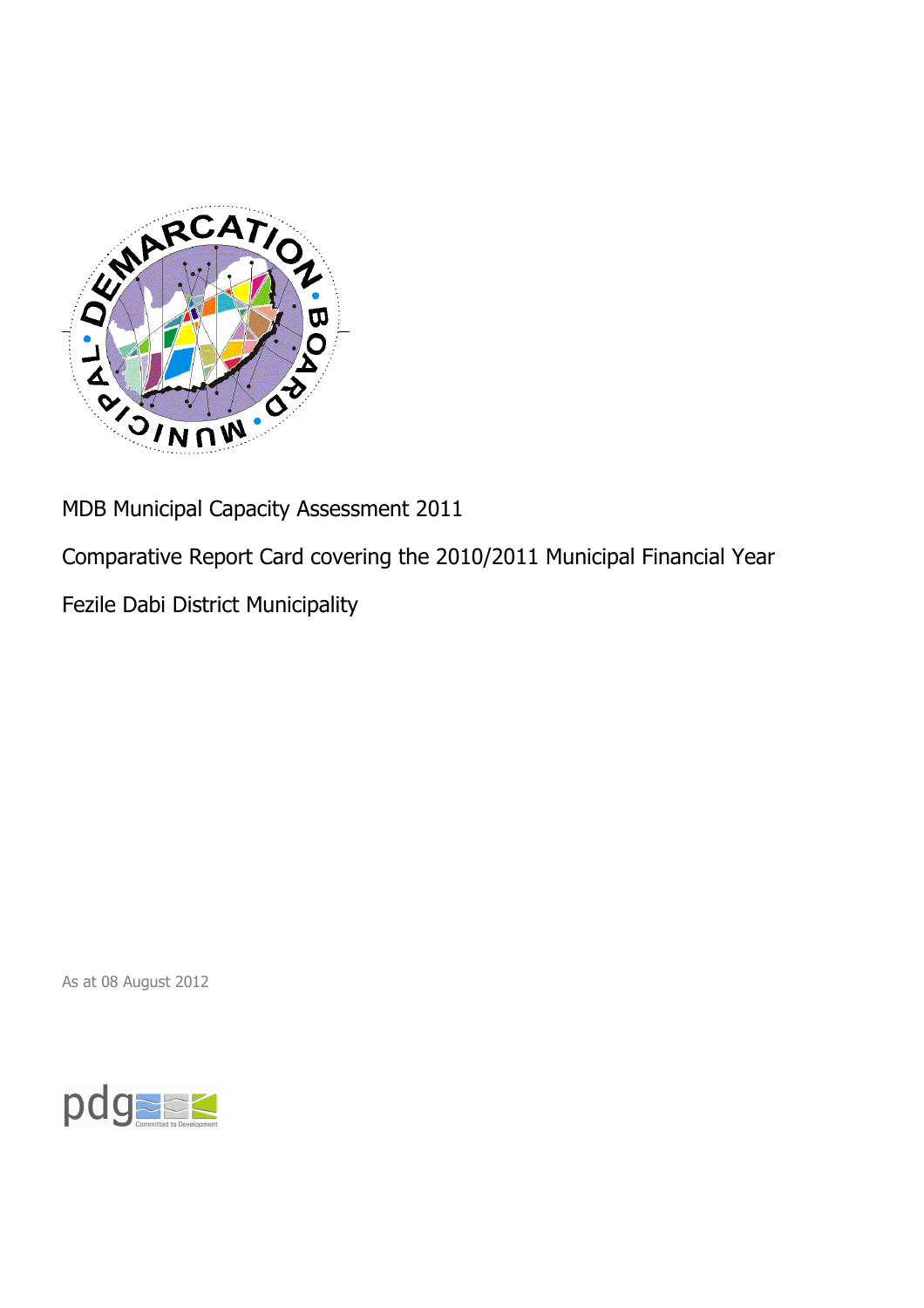# Section 1: General Information

| Name of Municipality:      | Fezile Dabi District Municipality |
|----------------------------|-----------------------------------|
| MDB Code:                  | <b>DC20</b>                       |
| Name of Municipal Manager: | Monty Mongake                     |
| Address:                   | PO Box 10, SASOLBURG, 1947        |
| Telephone Number:          | $(016)$ 970 8607                  |
| Email Address:             | momom@nfsdc.co.za                 |
| Website Address:           | www.feziledabi.gov.za             |

# **Introduction**

The MDB's Municipal Capacity Assessments 2011 aims to collect and analyse capacity information from all municipalities in the country. A key output of the assessments is the development and distribution of a Comparative Report Card to each municipality. This document represents Fezile Dabi District Municipality's Comparative Report Card and provides useful analytical comparisons of capacity between Fezile Dabi District Municipality and the average across all municipalities in the same municipal category.

For the purposes of Capacity Assessments, municipalities are divided into the following 7 categories which are essentially sub-categories of the A, B and C categories identified in the constitution:

- A: Metros (8 municipalities)
- B1: Secondary cities: the local municipalities with the largest budgets (19 municipalities)
- B2: Local municipalities with a large town as core (27 municipalities)
- B3: Local municipalities with small towns, with relatively small population and significant proportion of urban population but with no large town as core (110 municipalities)
- B4: Local municipalities which are mainly rural with communal tenure and with, at most, one or two small towns in their area (70 municipalities)
- C1: District municipalities which are not water services authorities (23 municipalities)
- C2: District municipalities which are water services authorities (21 municipalities)

It should be noted that the categorisations have been widely used by DCoG and National Treasury for analytical purposes. These categorisations primarily serve to illustrate the structure of local government and assess the impact of policy decisions.

Using this methodology, Fezile Dabi is categorised as a Category C1 municipality. The average for this report card is calculated based on the data received from a total of 23 municipalities in this municipal category this year.

#### Reporting period and data sources

This Report Card covers the 2010/2011 Municipal Financial Year and largely relies on data from the following sources:

| Source                                                               | Year    | Custodian                   | Specific data used in this assessment                                     |
|----------------------------------------------------------------------|---------|-----------------------------|---------------------------------------------------------------------------|
| Completed MDB Municipal Capacity Assessment<br><b>Ouestionnaires</b> | 2010/11 | Municipalities directly     | All                                                                       |
| Local Government Budget and Expenditure<br>Database                  | 2010/11 | <b>National Treasury</b>    | Operating budget and expenditure<br>data (pre-audited as at 30 June 2012) |
| Blue Drop and Green Reports for Water Services<br>Authorities        | 2010/11 | Department of Water Affairs | Blue Drop and Green Scores                                                |
| <b>Community Survey</b>                                              | 2007    | Statistics South Africa     | Household and population figures<br>(contextual data)                     |

Much of the data reflected in this report is drawn from the municipality's own completed Capacity Assessments questionnaire. Should any data reported here appear to be incorrect please inform us by sending an email to [capacity@pdg.co.za](mailto:capacity@pdg.co.za). In your email specify the municipality's details, relevant question numbers in the questionnaire and the corrections to be made.

## Section 2: Contextual Information

|                        | Fezile Dabi   | Average for Category C1 |
|------------------------|---------------|-------------------------|
| Operating Expenditure: | R 124 114 000 | R 174 176 778           |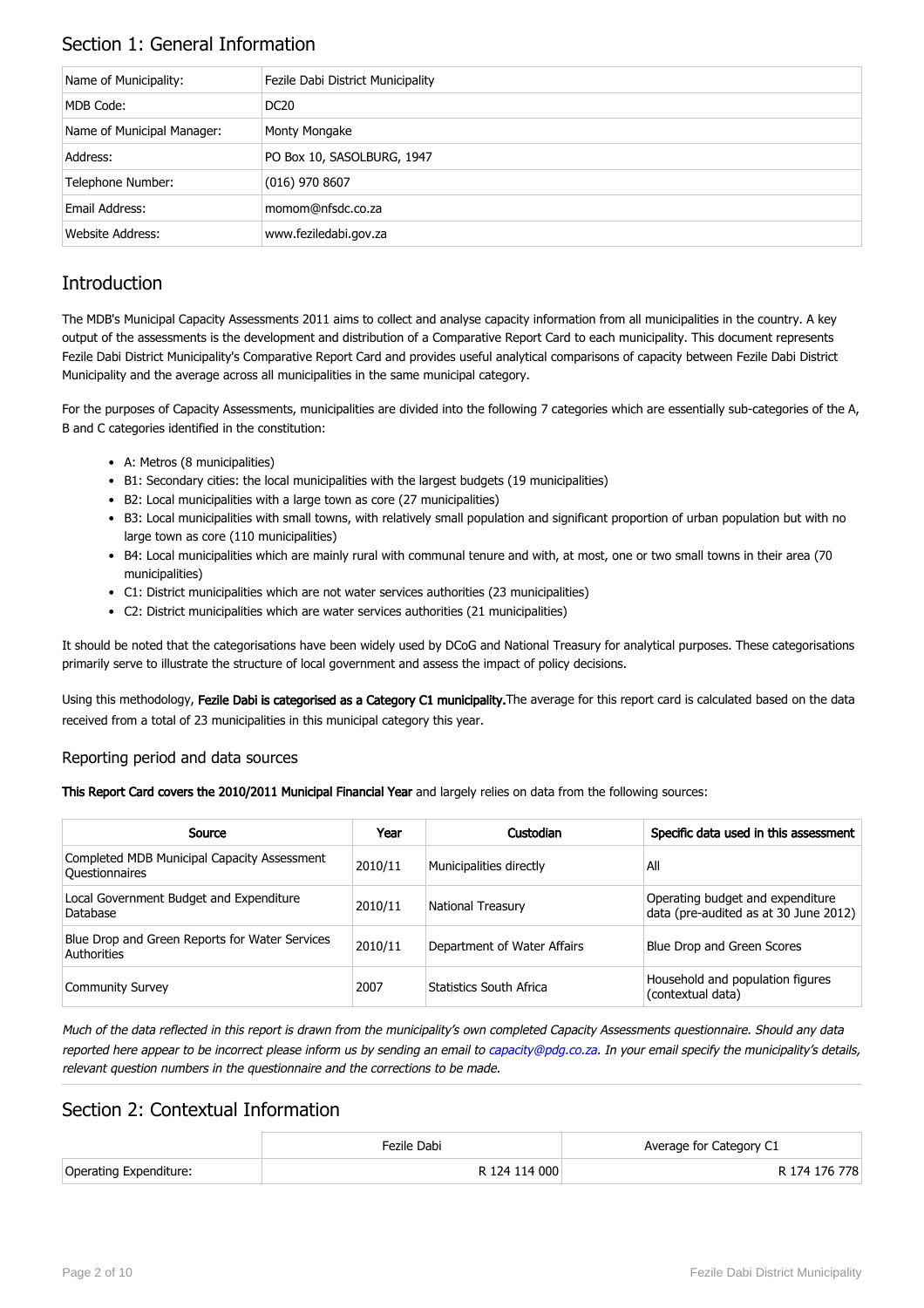# Section 3: Municipal Staffing

# Section 3.1: Staff Employment

|                         | Fezile Dabi |         | Average for<br>Category C1 | 100 % -<br>80% | 20%     | 7%<br>11.% |  |
|-------------------------|-------------|---------|----------------------------|----------------|---------|------------|--|
|                         | Number      | Percent | Percent                    |                |         |            |  |
| Posts vacant - Unfunded | 0           | $0.0\%$ | 6.6%                       | 60 % -         |         |            |  |
| Posts vacant - Funded   | 30          | 20.1%   | 10.6%                      | 40 % -         | $80 \%$ | 83%        |  |
| Posts filled            | 119         | 79.9%   | 82.8%                      | $20% -$        |         |            |  |
| <b>TOTAL</b>            | 149         | 100.0%  | 100.0%                     | $0\%$ -        |         |            |  |

Fezile Dabi Average for Category C1

|                                                                  | Fezile Dabi | Average for Category C1 |
|------------------------------------------------------------------|-------------|-------------------------|
| Total number of staff employed                                   | 119         |                         |
| Ratio of staff employed relative to total number of posts filled | 100.0%      | 91.9%                   |

|                                                           | Fezile Dabi | Average for Category C1 |
|-----------------------------------------------------------|-------------|-------------------------|
| Total number of posts in organogram                       | 149         | 279                     |
| Funded vacancies as percent of all posts in organogram    | 20.1%       | 211.1%                  |
| Funded vacancies as percent of filled posts in organogram | 25.2%       | 12.7%                   |

#### Section 3.2: Staff Exits

|                                                           | Fezile Dabi | Average for Category C1 |
|-----------------------------------------------------------|-------------|-------------------------|
| Total number of staff that left during the Financial Year |             |                         |
| Percent of staff that left during the Financial Year      | 1.7%        | 15.4%                   |

|                        | Fezile Dabi | Average for<br>Category C1 |         |
|------------------------|-------------|----------------------------|---------|
|                        | Number      | Percent                    | Percent |
| <b>Dismissals</b>      | No data     | No data                    | 2.8%    |
| Resignations           | 2           | 100.0%                     | 16.3%   |
| Retirement             | No data     | No data                    | 7.4%    |
| End of Contract Period | No data     | No data                    | 57.2%   |
| Other                  | No data     | No data                    | 16.4%   |
| TOTAL                  | 2           | 100.0%                     | 100.0%  |



### Section 3.3: Section 57 Staffing

|                                                                                    | Fezile Dabi | Average for Category C1 |
|------------------------------------------------------------------------------------|-------------|-------------------------|
| Percent of Section 57 posts filled                                                 | 100.0%      | 80.2%                   |
| Percent of Section 57 posts vacant for more than three months<br>during MFY        | $0.0\%$     | 21.8%                   |
| Percent of Section 57 Managers that have signed performance<br>agreements in place | 100.0%      | 103.7%                  |
| Percent of Section 57 Managers that have signed employment<br>contracts in place   | 100.0%      | 107.4%                  |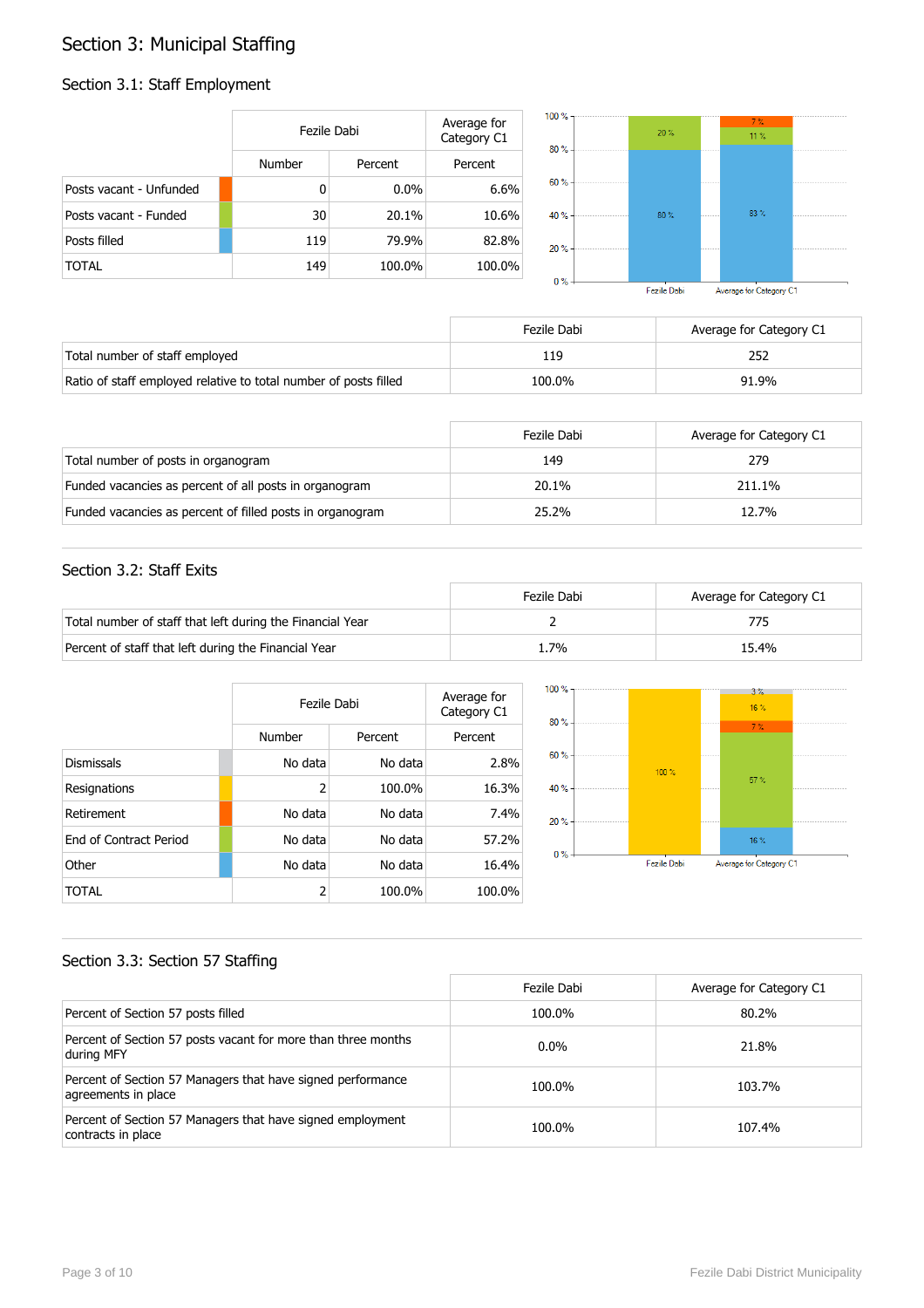#### Section 3.4: Section 57 Exits

|                                                                      | Fezile Dabi | Average for Category C1 |
|----------------------------------------------------------------------|-------------|-------------------------|
| Total number of Section 57 staff that left during the Financial Year |             |                         |
| Percent of Section 57 Managers that left during the Financial Year   | $0.0\%$     | 10.9%                   |

#### Section 57 Managers that left due to:

|                        | Fezile Dabi | Average for<br>Category C1 |         |
|------------------------|-------------|----------------------------|---------|
|                        | Number      | Percent                    | Percent |
| <b>Dismissals</b>      | n           |                            | 18.2%   |
| Resignations           | ŋ           | -                          | 45.5%   |
| Retirement             | ŋ           |                            | 0.0%    |
| End of Contract Period | n           |                            | 27.3%   |
| Other                  | n           |                            | 9.1%    |
| <b>TOTAL</b>           |             |                            | 100.0%  |



### Section 3.5: Staffing Skills Profile

|                                                                                        | Fezile Dabi | Average for Category C1 |
|----------------------------------------------------------------------------------------|-------------|-------------------------|
| Professional staff as percent of total staff *                                         | 52.9%       | 12.3%                   |
| Number of staff: Registered Professional Engineers                                     | 0           | 14                      |
| Number of staff: Technologists                                                         | 0           | 10                      |
| Number of staff: Technicians                                                           | 3           | 70                      |
| Number of staff: Registered Planners                                                   | 1           | 15                      |
| Number of staff: Chartered Accountants                                                 | 0           | 4                       |
| Number of staff: Registered with the Institute of Municipal Finance<br><b>Officers</b> | 4           | 38                      |
| Number of staff: Professional staff                                                    | 63          | 617                     |
| Number of Registered engineers per 10 000 population                                   | 0.0000      | 0.0109                  |
| Number of Technologists per 10 000 population                                          | 0.0000      | 0.0078                  |
| Number of Technicians per 10 000 population                                            | 0.0633      | 0.0545                  |
| Number of Registered planners per 10 000 population                                    | 0.0211      | 0.0117                  |

\* Defined here as having at least an undergraduate degree from a University or a Technical University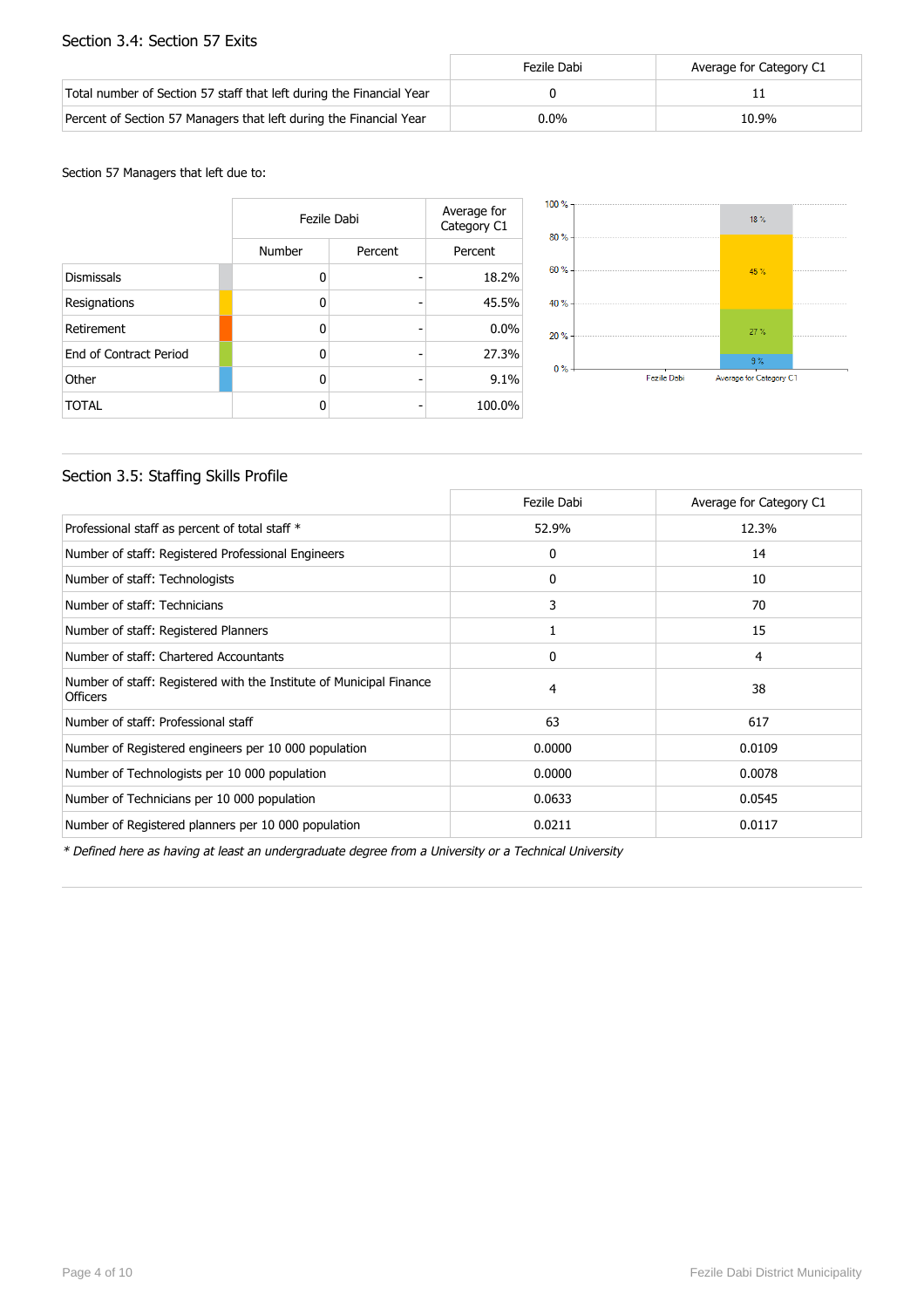# Section 4: Distribution by Function

|                                  | <b>Function Performed</b> | Percent of Staff | Average for<br>Category C1 | Percent of Operating<br>Expenditure | Average for<br>Category C1 |
|----------------------------------|---------------------------|------------------|----------------------------|-------------------------------------|----------------------------|
| Governance and Administration    | Yes                       | 51.5%            | 39.9%                      | 100.0%                              | 48.4%                      |
| <b>Water Services</b>            | No                        | N/A              | 3.1%                       | 0.0%                                | 2.5%                       |
| Electricity and Gas Reticulation | No                        | N/A              | 0.1%                       | 0.0%                                | 0.2%                       |
| Municipal Transport              | <b>No</b>                 | N/A              | 0.3%                       | 0.0%                                | 1.7%                       |
| Waste Management                 | No                        | N/A              | 0.4%                       | 0.0%                                | 0.3%                       |
| Roads and Stormwater Systems     | No                        | N/A              | 12.8%                      | 0.0%                                | 12.3%                      |
| Community and Social Services    | No                        | N/A              | 3.3%                       | 0.0%                                | 4.2%                       |
| Planning and Development         | No                        | N/A              | 1.3%                       | 0.0%                                | 6.1%                       |
| <b>Emergency Services</b>        | Yes                       | 17.8%            | 21.6%                      | $0.0\%$                             | 7.8%                       |
| Municipal Health                 | Yes                       | 20.8%            | 11.2%                      | $0.0\%$                             | 1.0%                       |
| Primary Health Care              | No                        | N/A              | No data                    | 0.0%                                | 3.3%                       |
| Environmental Management         | Yes                       | 3.0%             | 1.6%                       | 0.0%                                | 0.7%                       |
| Economic Development             | Yes                       | 6.9%             | 2.2%                       | 0.0%                                | 8.2%                       |
| Housing                          | No                        | N/A              | 0.7%                       | $0.0\%$                             | 1.5%                       |
| Traffic and Policing             | No                        | N/A              | 1.6%                       | $0.0\%$                             | 1.7%                       |
|                                  |                           | 100 %            | 100 %                      | 100 %                               | 100 %                      |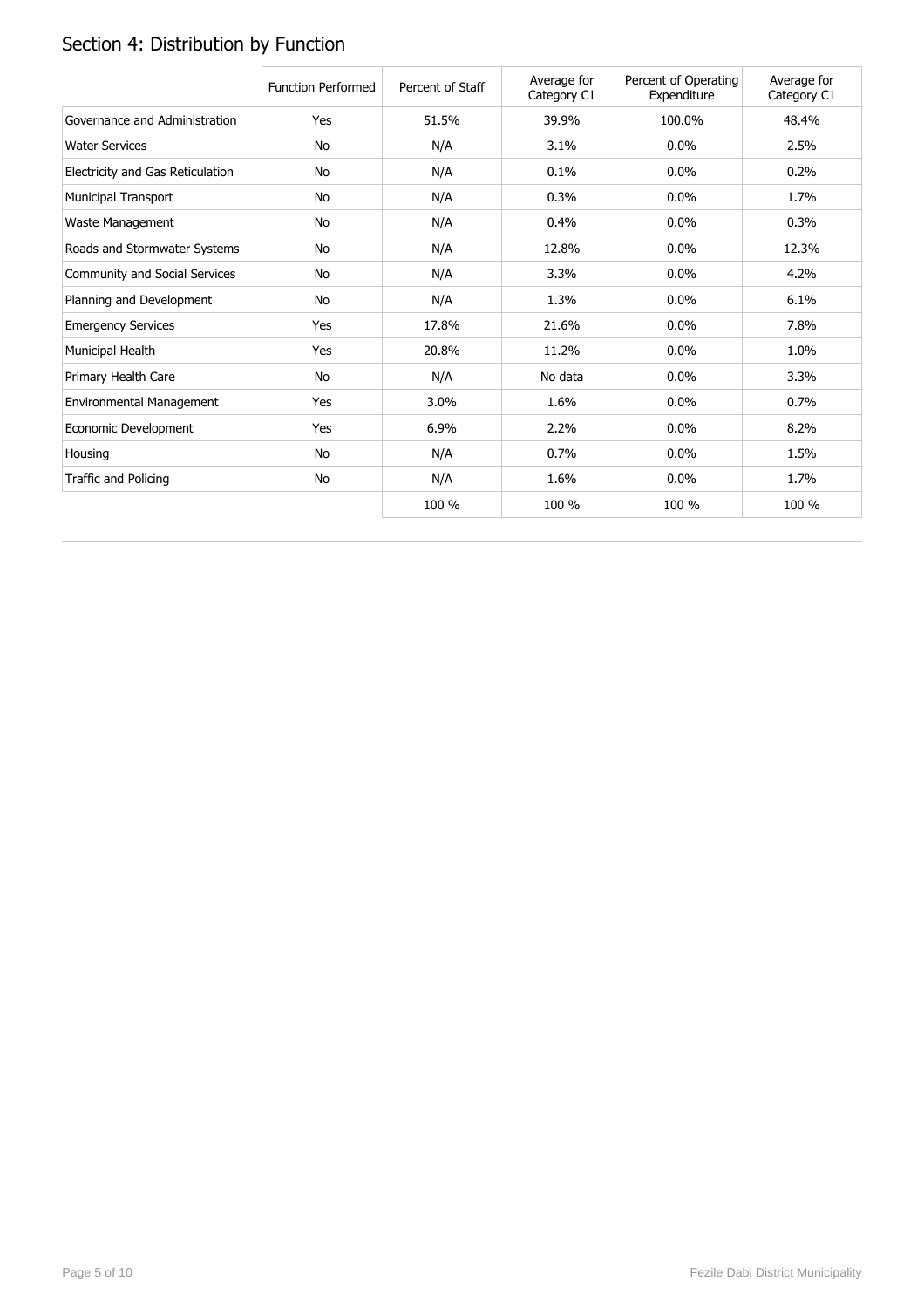# Section 5: Governance and Administration

| Municipality performs this function: |  |
|--------------------------------------|--|
|                                      |  |

#### Resources

|                                             | Fezile Dabi | Average for Category C1 |
|---------------------------------------------|-------------|-------------------------|
| Staff per 10,000 population                 | 1.0968      | 1.0096                  |
| Operating Expenditure per 10,000 population | R 2 617 947 | R 1 182 056             |

# Staffing Skills Profile

|                                                                                        | Fezile Dabi | Average for Category C1 |
|----------------------------------------------------------------------------------------|-------------|-------------------------|
| Percent of staff that are professional (i.e. have at least an<br>undergraduate degree) | 96.2%       | 48.8%                   |
| Percent of posts vacant                                                                | 16.9%       | 15.9%                   |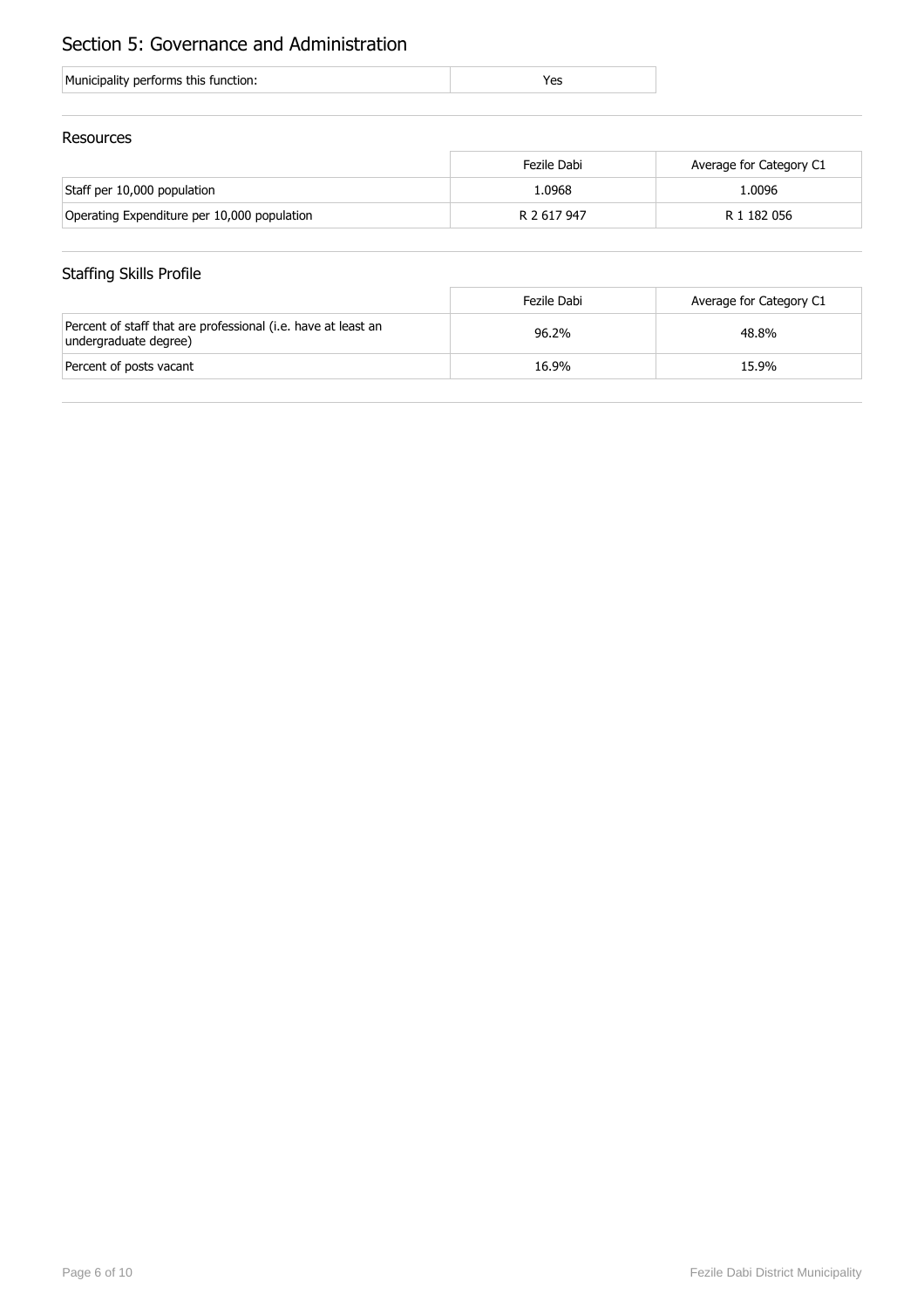# Section 13: Emergency Services

#### Municipality performs this function:

| Fire fighting       | Yes |
|---------------------|-----|
| Rescue services     | No  |
| Disaster management | Yes |
| Ambulance services  | No  |

#### **Resources**

|                                             | Fezile Dabi    | Average for Category C1 |
|---------------------------------------------|----------------|-------------------------|
| Staff per 10,000 population                 | 0.3797         | 0.5469                  |
| Operating Expenditure per 10,000 population | R <sub>0</sub> | R 189 779               |

# Staffing Skills Profile

|                                                                                        | Fezile Dabi    | Average for Category C1 |
|----------------------------------------------------------------------------------------|----------------|-------------------------|
| Percent of staff that are professional (i.e. have at least an<br>undergraduate degree) | 11.1%          | $7.1\%$                 |
| Percent of posts vacant                                                                | 25.0%          | 10.1%                   |
| Number of firefighters                                                                 | 13             | 57                      |
| Number of fire trucks and specialised emergency vehicles                               | 3              | 13                      |
| Number of fire stations                                                                |                | 4                       |
| Number of ambulances                                                                   | Not applicable | 14                      |
| Number of firefighters per 10,000 population                                           | 0.27           | 0.44                    |
| Number of fire trucks and specialised emergency vehicles per 10,000<br>population      | 0.06           | 0.10                    |
| Number of fire stations per 10,000 population                                          | 0.02           | 0.03                    |
| Number of ambulances per 10,000 population                                             | Not applicable | 0.01                    |

|                                                             | Fezile Dabi | Average for Category C1 |
|-------------------------------------------------------------|-------------|-------------------------|
| Percent of fire service calls responded to within 7 minutes | No data     | 45.7%                   |
| Approved Disaster Management Plan                           | Yes         |                         |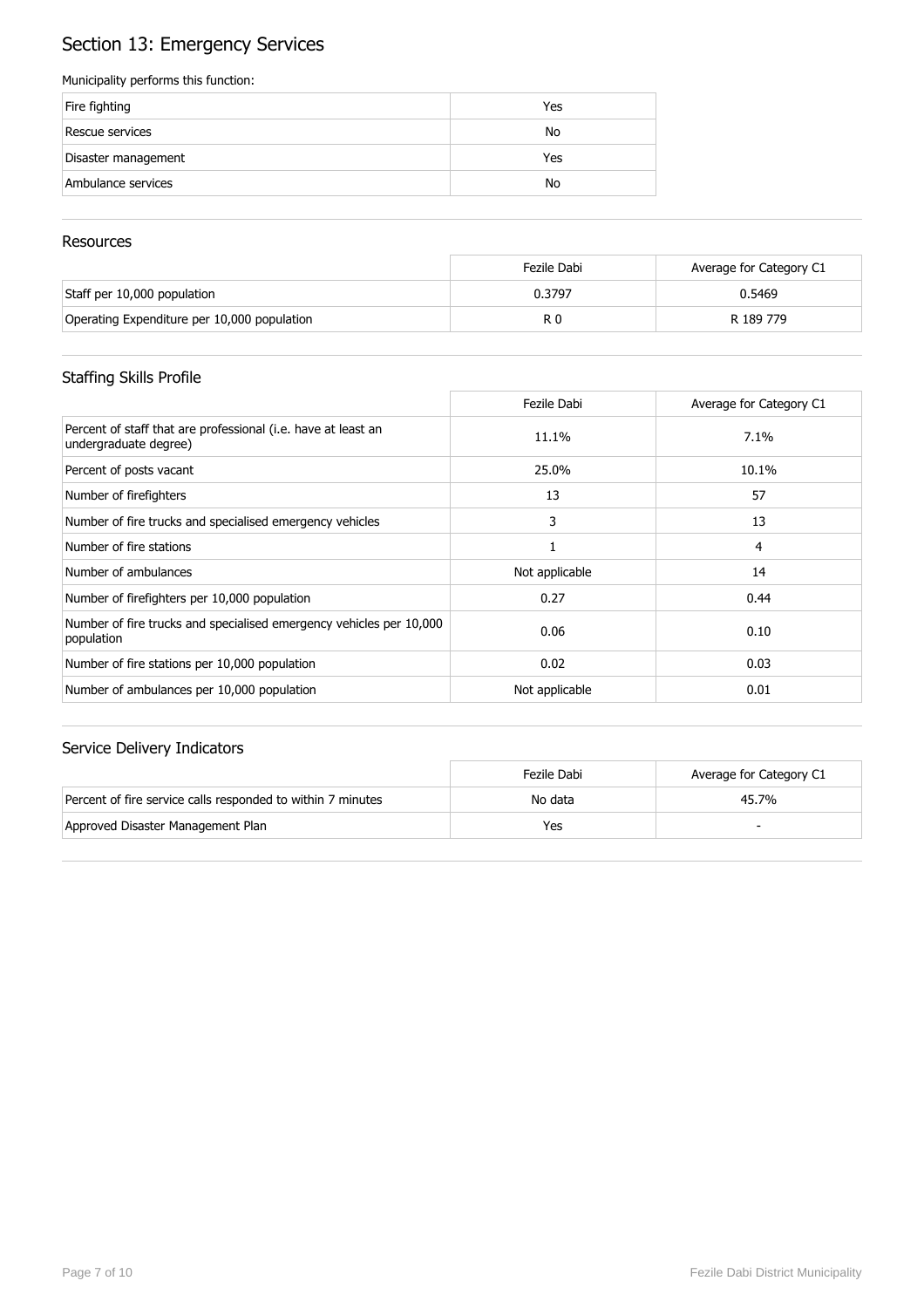# Section 14: Municipal Health

| Municipality performs this function:                               | Regulation & facilitation | Service provision |
|--------------------------------------------------------------------|---------------------------|-------------------|
| Municipal health                                                   | No                        | Yes               |
| Licensing and control of undertakings that sell food to the public | No                        | Yes               |
| Noise pollution                                                    | No                        | No                |
| Pounds                                                             | No                        | No                |
| Accommodation, care and burial of animals                          | No                        | No                |
| Licensing of dogs                                                  | No                        | No                |

### Resources

|                                             | Fezile Dabi | Average for Category C1 |
|---------------------------------------------|-------------|-------------------------|
| Staff per 10,000 population                 | 0.4430      | 0.2828                  |
| Operating Expenditure per 10,000 population | R 0         | R 25 422                |

### Staffing Skills Profile

|                         | Fezile Dabi | Average for Category C1 |
|-------------------------|-------------|-------------------------|
| Percent of posts vacant | 19.2%       | 23.3%                   |

|                                                                                   | Fezile Dabi | Average for Category C1 |
|-----------------------------------------------------------------------------------|-------------|-------------------------|
| Percent of licensed food handling facilities that were inspected during<br>the FY | No data     | 144.6%                  |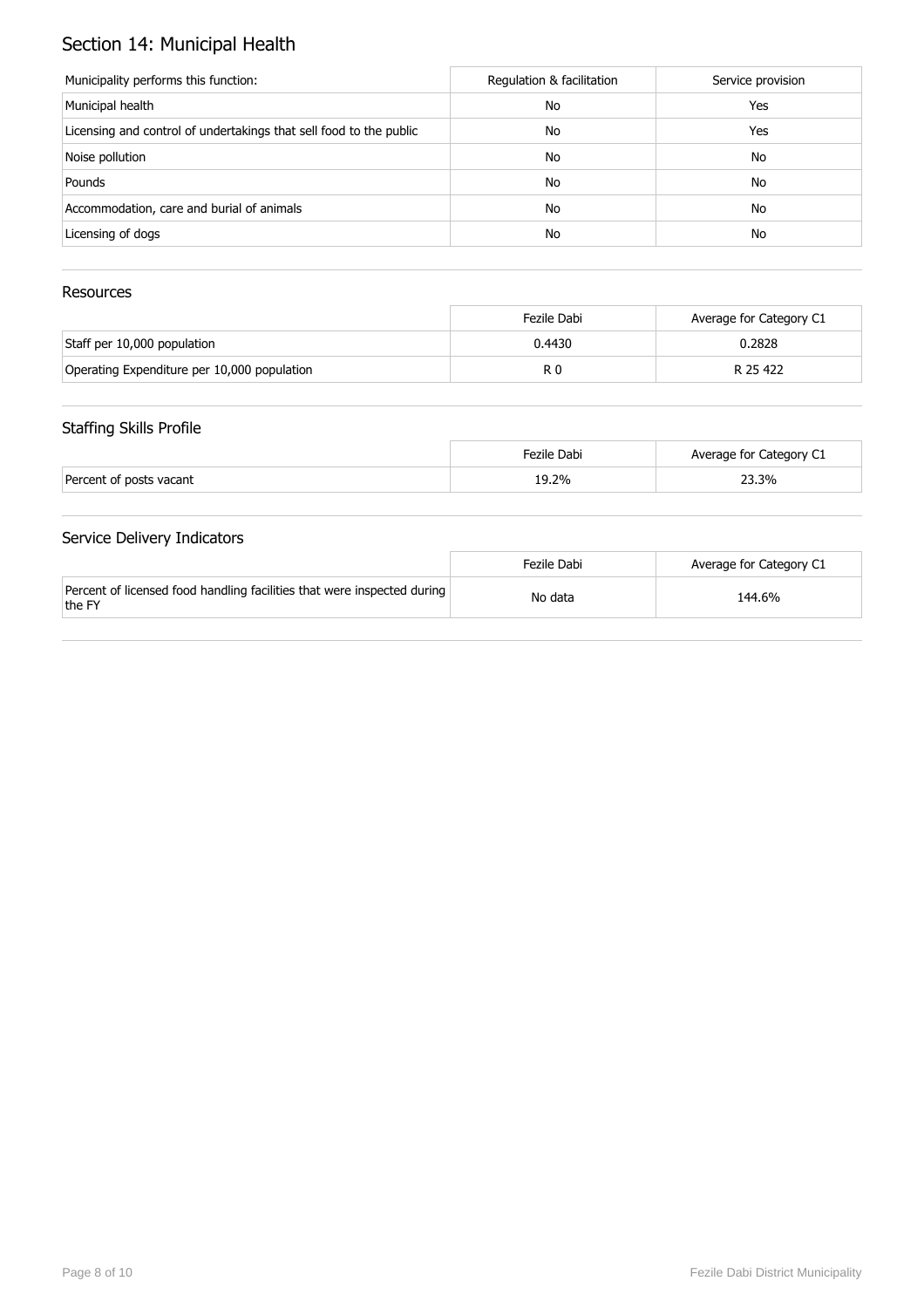# Section 16: Environmental Management

#### Municipality performs this function:

| Environmental planning       | No  |
|------------------------------|-----|
| Bio-diversity management     | No  |
| Climate change interventions | No  |
| Alternative energy planning  | No  |
| Air pollution                | Yes |

### Resources

|                                             | Fezile Dabi | Average for Category C1 |
|---------------------------------------------|-------------|-------------------------|
| Staff per 10,000 population                 | 0.0633      | 0.0405                  |
| Operating Expenditure per 10,000 population | R 0         | R 18 212                |

### Staffing Skills Profile

|                                                                                        | Fezile Dabi | Average for Category C1 |
|----------------------------------------------------------------------------------------|-------------|-------------------------|
| Percent of staff that are professional (i.e. have at least an<br>undergraduate degree) | 100.0%      | 88.5%                   |
| Percent of posts vacant                                                                | $0.0\%$     | 26.6%                   |

|                                           | Fezile Dabi    | Average for Category C1 |
|-------------------------------------------|----------------|-------------------------|
| By-laws in place                          | No             |                         |
| Self-assessment of enforcement of by-laws | No data        |                         |
| Approved Environmetal Management Plan     | Not applicable |                         |
| Number of air quality monitoring stations |                |                         |